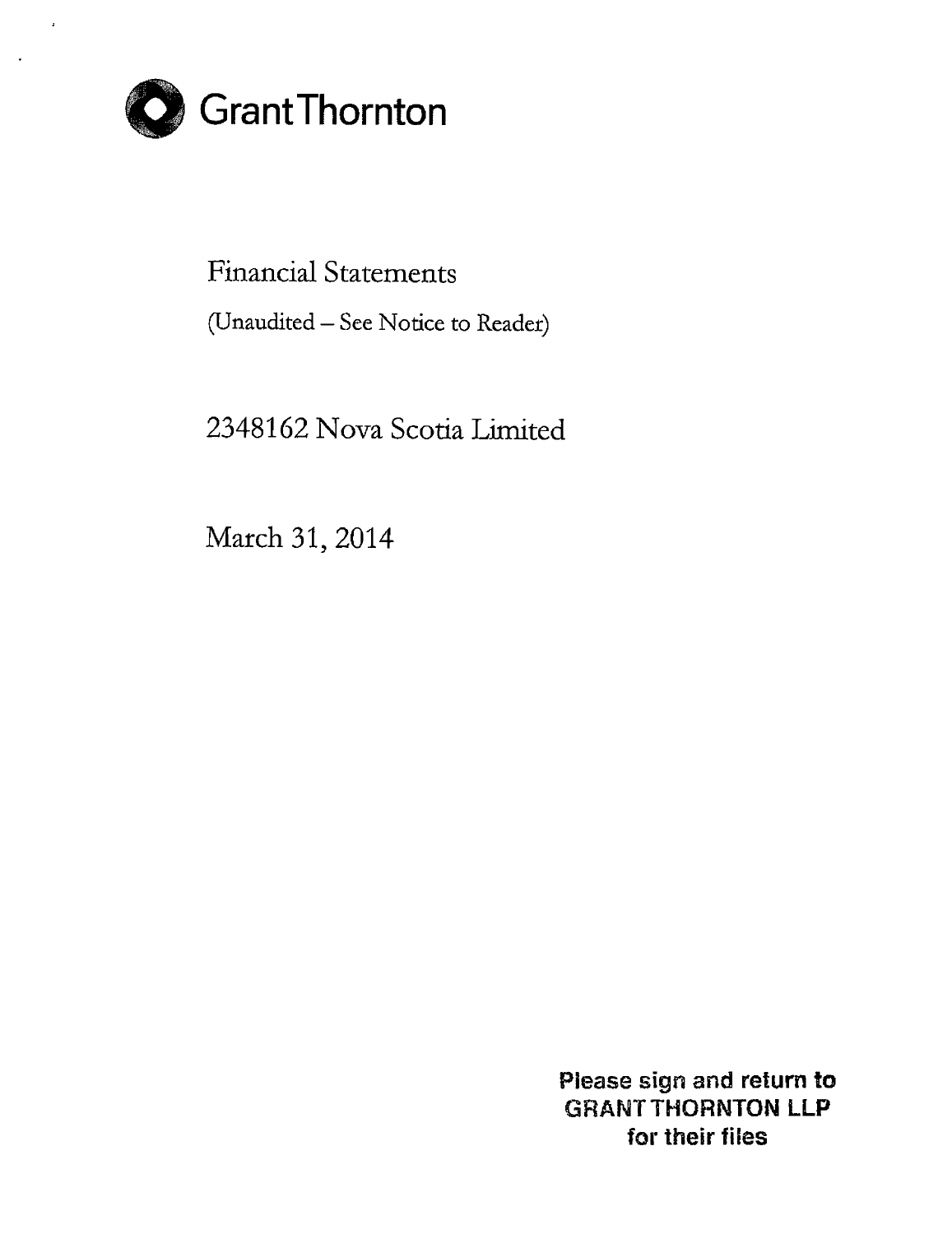$\sim$   $\star$ 

 $\mathcal{L}(\mathcal{L})$ 

## **Contents**

|                      | Page             |
|----------------------|------------------|
| Notice to Reader     | $\overline{1}$   |
| <b>Balance Sheet</b> | $\mathbf{\cdot}$ |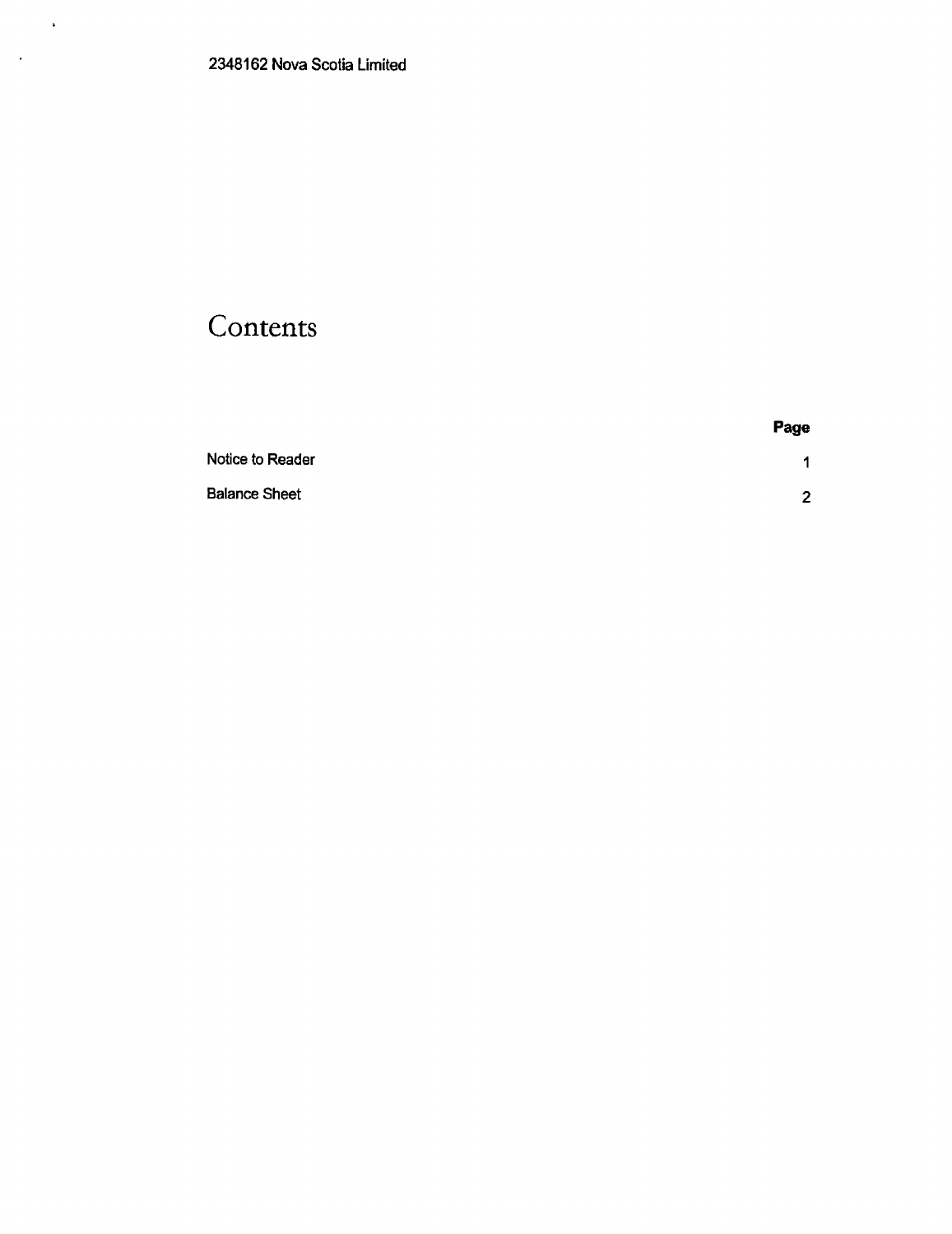

à.

## **Notice to Reader**

**Grant Thornton LLP 328 Main Street. PO Box 297 Yannouth, NS 85A482** T (902) 742-7842 F (902) 742-0224 **www.Grantihomton.ca**

On the basis of information provided by management, we have compiled the balance sheet of 2348162 Nova Scotia Limited as at March 31, 2014.

We have not performed an audit or a review engagement in respect of these financial **statements and, accordingly, we express no assurance thereon.**

Readers are cautioned that these statements may not be appropriate for their purposes.

Grant Thouston LLP

Yarmouth, Canada July 30, 2014 Chartered Accountants